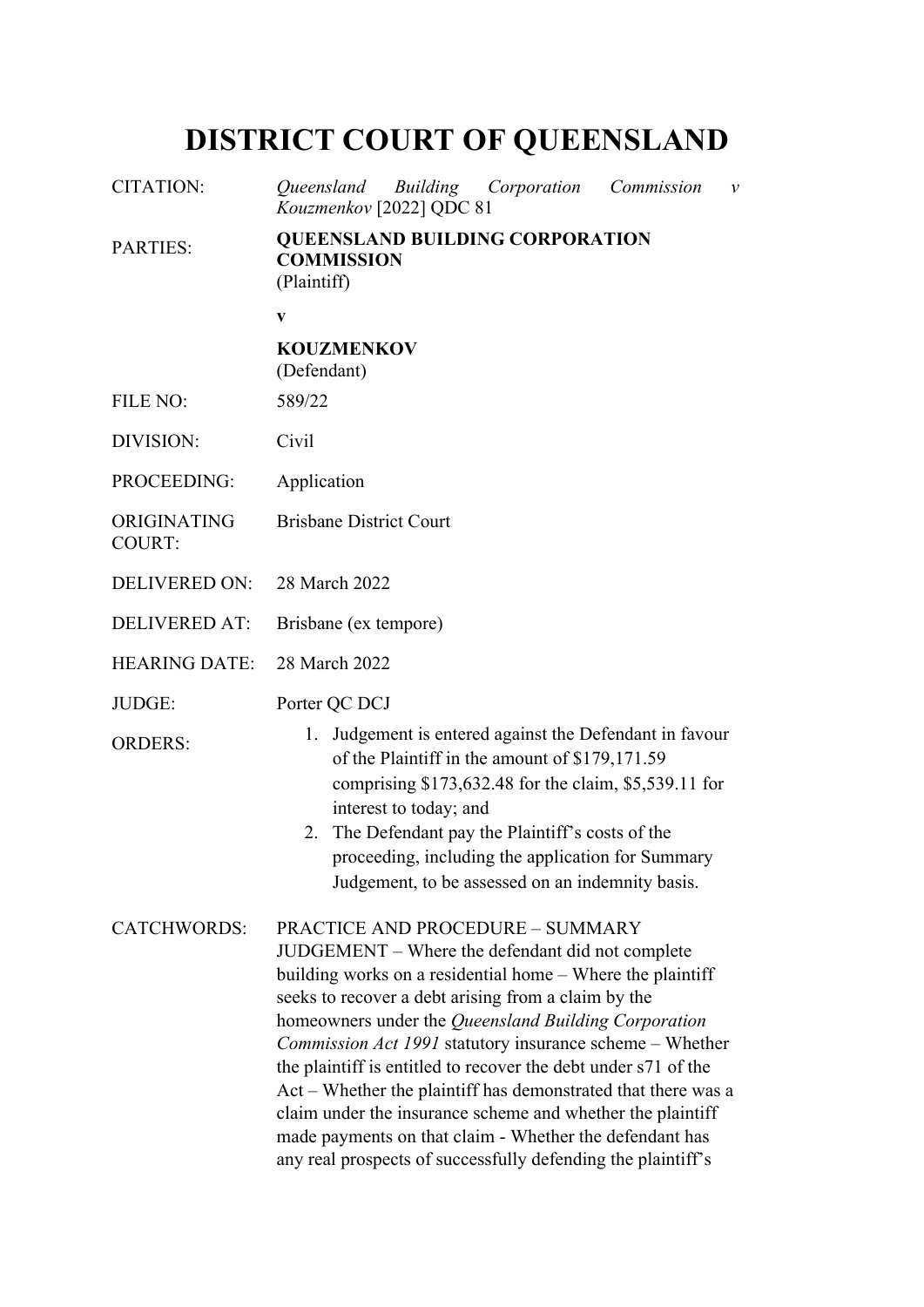claim.

|                    | <b>PRACTICE AND PROCEDURE - APPLICATION FOR</b><br>ADJOURNMENT - APPLICATION REFUSED - Where<br>the defendant applies for adjournment on the basis of lack of<br>legal representation - Whether refusal of an adjournment<br>would deprive the defendant of his legal rights – Where the<br>defendant has no real prospects of defending his case. |
|--------------------|----------------------------------------------------------------------------------------------------------------------------------------------------------------------------------------------------------------------------------------------------------------------------------------------------------------------------------------------------|
| CASES:             | Mahony v QBSA [2013] QCA 323<br>Lange v Queensland Building Services Authority [2012] 2 Qd<br>R 457<br>Queensland Building Services Authority v Orenshaw & Anor                                                                                                                                                                                    |
|                    | [2012] QSC 241<br>Queensland Building Corporation Commission v Turcinovic<br>[2017] QCA 77                                                                                                                                                                                                                                                         |
| LEGISATION:        | Queensland Building and Construction Commission Act 1991<br>s 71                                                                                                                                                                                                                                                                                   |
|                    | Queensland Building Services Authority Act 1991 s 71                                                                                                                                                                                                                                                                                               |
|                    | Uniform Civil Procedure Rules 1999 r 292                                                                                                                                                                                                                                                                                                           |
| <b>COUNSEL:</b>    | N Cooke for the Plaintiff/Applicant                                                                                                                                                                                                                                                                                                                |
|                    | No appearances for the Respondent/Defendant                                                                                                                                                                                                                                                                                                        |
| <b>SOLICITORS:</b> | Robinson Locke Litigation Lawyers for the<br>Plaintiff/Applicant                                                                                                                                                                                                                                                                                   |

### **Introduction**

[1] This is an application by the Queensland Building and Construction Commission (**QBCC**) for summary judgment on its claim advanced under s. 71 of the *Queensland Building and Construction Commission Act 1991* (the **Act**). Section 71(1) provides:

> If the commission makes any payment on a claim under the statutory insurance scheme, the commission may recover the amount of the payment, as a debt, from the building contractor by whom the relevant residential construction work was, or was to be, carried out or any other person through whose fault the claim arose.

[2] It is a feature of claims under s. 71 of the Act that the scope of the defences available are less than one might think. The leading case explaining the limitation of the scope of matters that are open for dispute on a claim under s. 71 of the Act is the judgment of Justice Gotterson (with whom the others agreed) in *Mahony v QBSA* [2013] QCA 323 at [33] to [37], where his Honour said (footnotes omitted):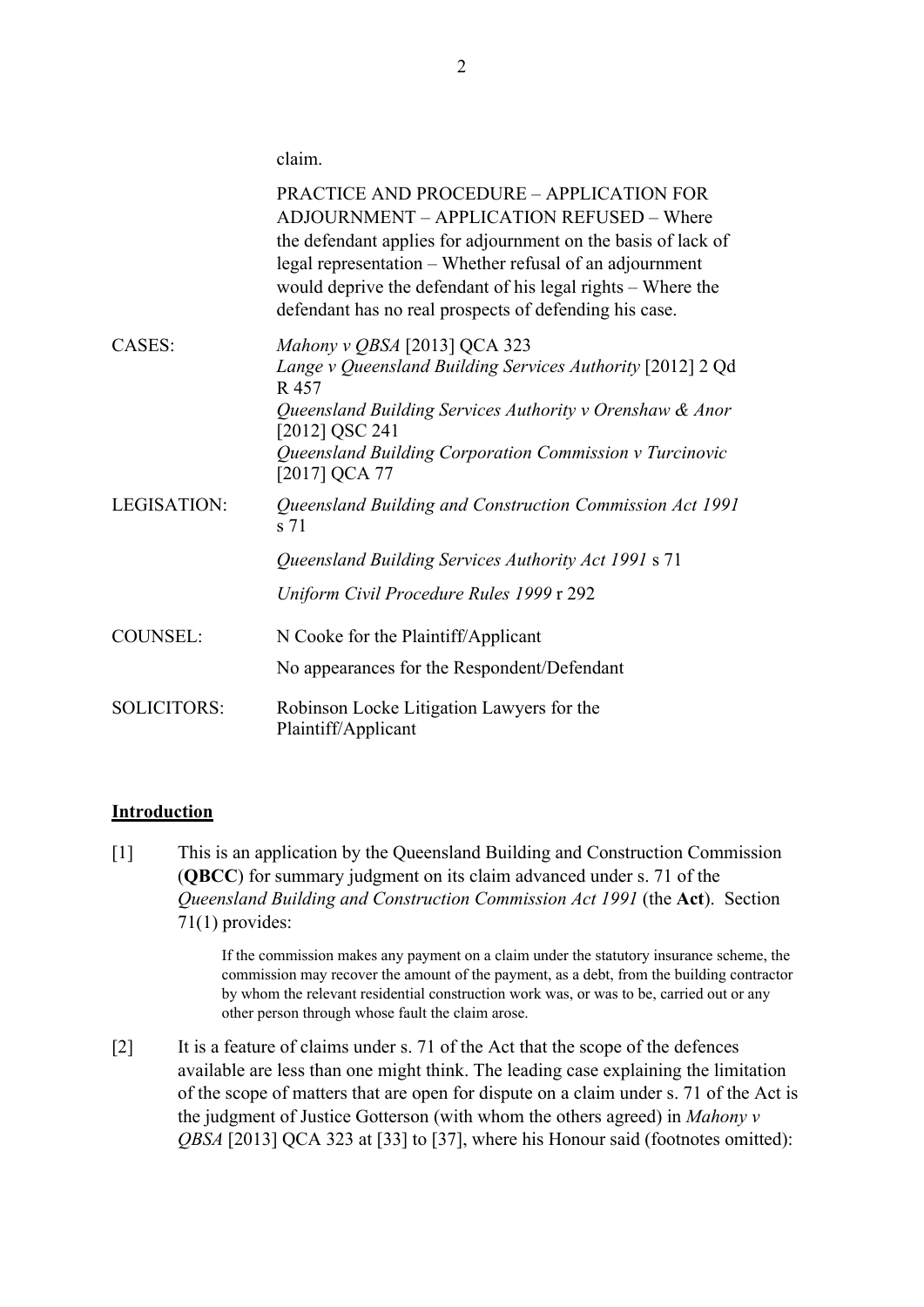[33] Section 71(1) confers a right to recover as a debt from any of the designated persons "any payment on a claim under the insurance scheme". It is sufficient for recovery under the section that the authority has made a payment on a claim under the insurance scheme. The statutory right to recover is not conditioned upon the legal quality of a determination by the authority to make the indemnity payment or of any anterior step taken by the authority that had led to the decision to pay.

[34] That is not to say that a decision to make an indemnity payment or any anterior step is not reviewable. At the relevant time, Division 3 of Part 7 of the QBSA Act conferred a review jurisdiction on the Commercial and Consumer Tribunal ("the Tribunal") with respect to the following decisions by the authority: to direct or not direct rectification or completion work on a building; that work undertaken at the direction of the authority was not of a satisfactory standard; about the scope of works to be undertaken under the statutory insurance scheme in order to rectify; and to disallow a claim under the scheme wholly or in part. A decision by the authority to recover an amount under s 71(1) was not reviewable by the Tribunal. However, it was a decision which was judicially reviewable in the Supreme Court of Queensland pursuant to the provisions of the *Judicial Review Act 1991*. So, too, for other anterior decisions of the authority. The availability of review of those kinds and at those stages provides a sound rationale for a legislative intention that the types of decisions to which I have referred, not be justiciable in s 71(1) debt recovery proceedings. Another indicator of such an intention is that s 71 itself specifies certain defences which may be raised in proceedings under the section. None of these are relevant to the kind of defence that the appellant would wish to agitate in these proceedings.

[35] The view I take of this aspect of the construction and application of s 71(1) finds support in the following observations of Margaret Wilson AJA in *Lange v Queensland Building Services Authority*:

- "[72] Sections 71 and 111C provide for recovery of the amount of a 'payment on a claim under the insurance scheme' rather than the recovery of the amount of a 'payment under the insurance scheme'. For this reason, I do not accept counsel for the appellant's submission that the triggering circumstance on which the respondent relies does not apply.
- [73] The administrative decision sought to be reviewed is one about entitlement to indemnity under the statutory policy. The appellant is a person aggrieved by that decision because, in consequence of it, a payment was made to the owners and he was exposed to recovery proceedings pursuant to s 111C. He is entitled to seek judicial review of that decision pursuant to s 20 of the Judicial Review Act 1991."

[36] The triggering circumstance to which her Honour was referring was the payment by the authority of the claim.

[37] I agree with these observations. I note that, in that case, McMurdo P and Ann Lyons J did not express a concluded view on the matter because it had not been fully argued before them. In so far as the learned President observed that it seems unlikely that Parliament would have intended for the authority to recover from building contractors payments wrongly made to those insured by the authority on policies entered into under Part 5 of the QBSA Act,[37] I understand her Honour to be referring to any payment that may have been made wrongly in the sense that it was not in fact made upon a claim made validly under the Act. The language of s 71(1) would leave open scope for a defence that the payment sought to be recovered was not made upon a claim and a defence that the claim was not validly made under the Act. To my mind, the position was accurately summarised by Henry J in Queensland Building Services *Authority v Orenshaw & Anor* as follows: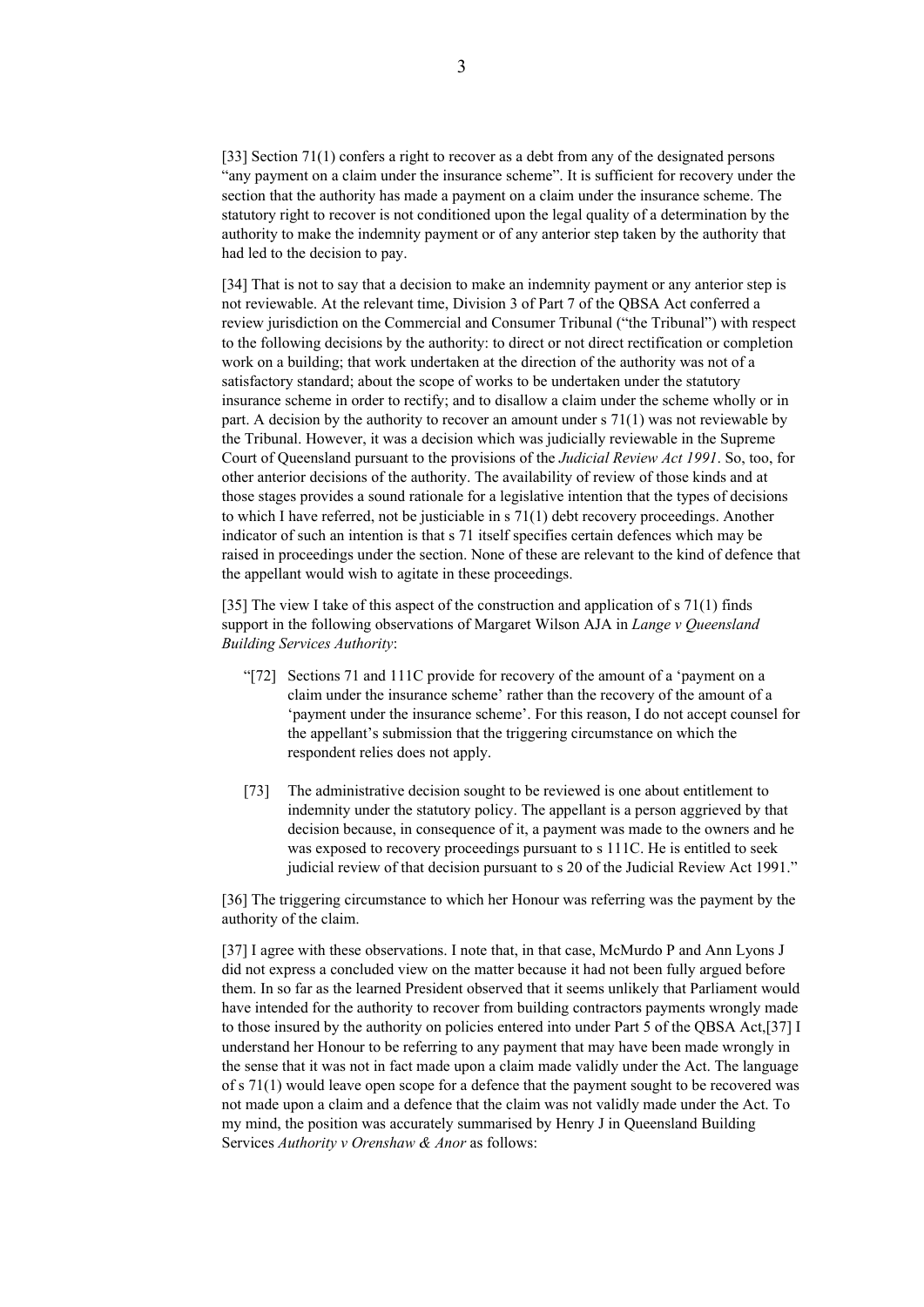"At the other extreme, it is unlikely that s 71 could be avoided by a building contractor disputing discretionary factual conclusions occurring as part of the professional judgment exercised by the QBSA in deciding whether and how much to pay in respect of a claim. It would not be enough to avoid the statutory liability imposed by s 71 for a defendant to point merely to any error of fact connected with the claim process. It must logically have been a factual error of such a nature that the claim was not, on the facts as correctly known, a claim under the insurance scheme or that the payment sought to be recovered was not a payment on such a claim."

- [3] The gravamen of the Court of Appeal's approach to this section is that if the elements of the claim are established, then the QBCC is entitled to its judgment. Matters which go to the deliberative process or investigation process that lies behind the making of such a payment cannot be litigated by way of defence in proceedings on s. 71(1). Those matters are to be dealt with according to the scheme of the QBSA Act, which despite some changes to section numbers and so on, remains as articulated in the decision of *Mahony v QBSA*. Those matters are to be worked out at an anterior point by administrative-style reviews, either internal, or by appeal to QCAT.
- [4] There is also some residual scope for review of the decision by the Authority to decide to recover an amount under s. 71(1) of the *Judicial Review Act 1991*, although one might think the grounds for that review might be rather narrow. The authorities referred to, including the case of *Queensland Building Corporation Commission v Turcinovic* [2017] QCA 77, consistently emphasise that approach. There will be a residual scope for a defence where it can be shown that a payment that was made was not incapable of being made as a payment under the insurance scheme, but that residual circumstance does not arise in this case.

### **The facts**

- [5] QBCC pleads the essential requirements to make out that it had made a payment on a claim under the statutory insurance scheme set up by the Act. The circumstances are summarised in this way, based on the evidence of the commission's solicitor.
- [6] The defendant, Mr Kouzmenkov, held a builder low-rise licence. On or about 29 June 2020 he entered into a contract to build a residential dwelling for Mr John Caddle (the **Homeowner**) at Hollywell in Queensland for a specified sum. He obtained a Certificate of Insurance for statutory insurance under the Queensland Home Warranty Scheme (the **Scheme**), which, importantly, identifies him and his licence number in respect of that contract, the insurable value of which was \$450,000.
- [7] The builder commenced work in around August 2020 until January 2021. At that time the work was not complete. The evidence discloses that the likely explanation for that is that at the end of December 2020, Mr Kouzmenkov's builders' licence was cancelled. Thereafter, the Homeowner terminated the contract for, among other reasons, failing to progress the work diligently. The Homeowner submitted claims and complaints to the QBCC requesting completion of the work under the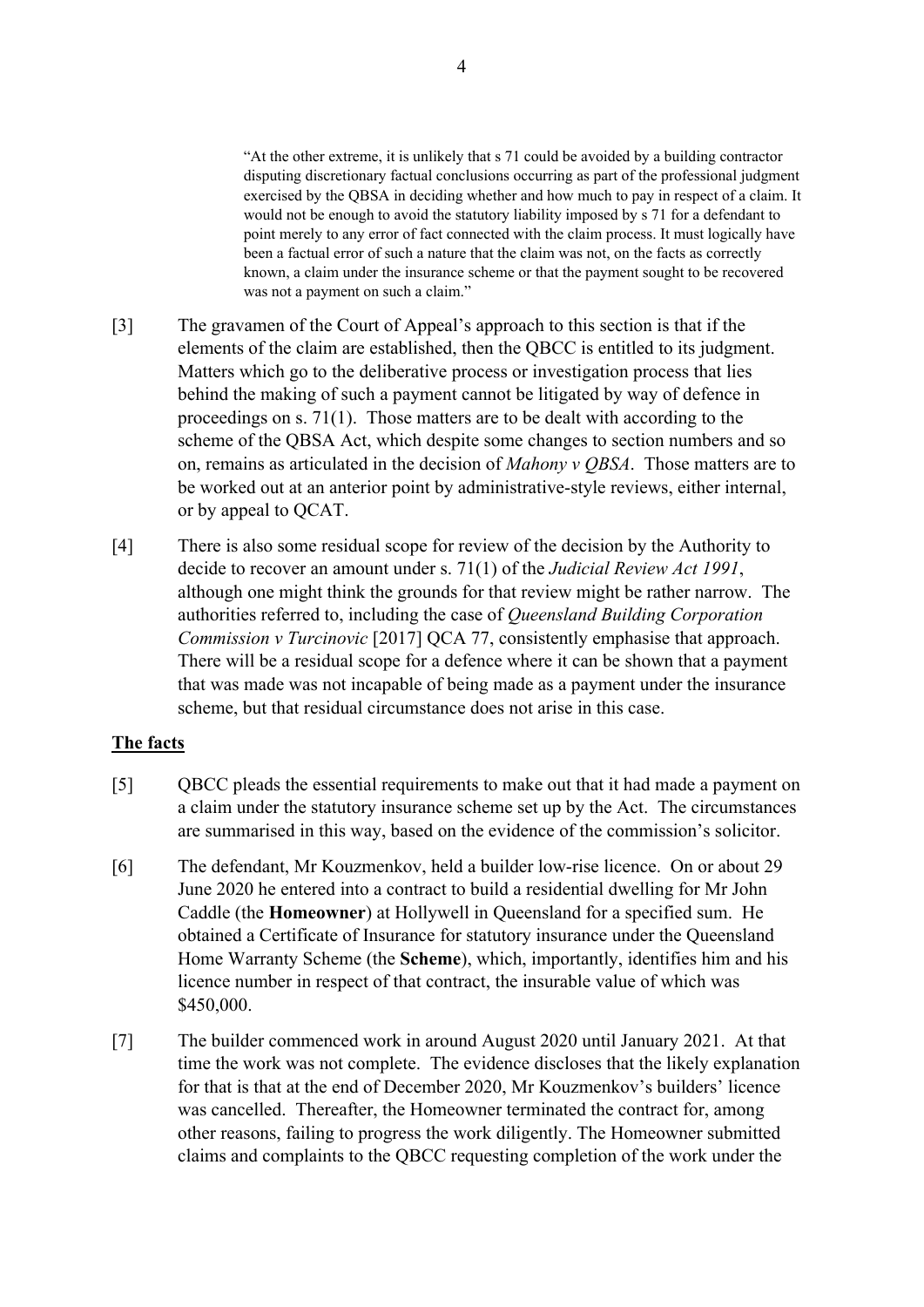Insurance Policy Conditions ('the **Policy')** and for rectification of defects in two separate claims.

- [8] The QBCC obtained a defect assessment and completion assessment report. The defective work, it should be said in fairness to Mr Kouzmenkov, was of very limited scope. The real difficulty was that the building work had not been completed. The QBCC obtained a tender based on the scope of work for the completion of the contract works.
- [9] That process identifies the context within which the QBCC ultimately paid an amount under the Policy in respect of completion and a small sum in addition for some minor defective work to the Homeowner, which amount is the subject of the claim today.
- [10] The elements of the claim under s. 71 are made out either by admitted facts or facts that are proved on the material before me. That is, there are claims for incomplete and defective work. The commission has made a payment on those claims, and they were payments which fell within the scope of the statutory insurance scheme.<sup>1</sup>

## **Matters raised in the amended defence**

- [11] Mr Kouzmenkov's amended defence raises a number of issues. Mr Kouzmenkov has not led any evidence on this application. The reason for that is his decision, communicated to the Court, not to participate in the proceeding because of his lack of legal representation, lack of resources to obtain legal representation and concerns about his ability to confidently represent himself, given limitations he claims in respect of English. I put those considerations to one side for a moment.
- [12] Presently, the issue I am dealing with is the fact that there is no evidence from the defendant to answer the strong *prima facie* case disclosed on the evidence. If, however, the defence raised an issue of law which gave rise to a matter which had to be dealt with by the plaintiff to make out their case, it would need to be considered on the summary judgment. Mr Cooke, who appeared on behalf of the QBCC, attempted to summarise, by list, the issues that were raised on the amended defence in paragraph 28 of his outline of argument. I am satisfied that none of those allegations give rise to any issue of law which impugns the right of the plaintiff to its judgment.
- [13] An underlying theme of many of the issues outlined is that Mr Kouzmenkov's licence was suspended in the way I have described through the whole of the period of the complaint, the claim, the assessment and the rectification. Mr Cooke referred me to, in respect of the statutory right to recover, section  $71(2)(a)(ii)$  and (iv), the gravamen of which is to make the person whose name and licence number appears on a contract, and a person whose name and licence number appears on an

<sup>&</sup>lt;sup>1</sup> See, Insurance Policy Scheme (1 July 2009, Edition 8) pt 1 (Non-completion) & pt 4 (Defective Construction).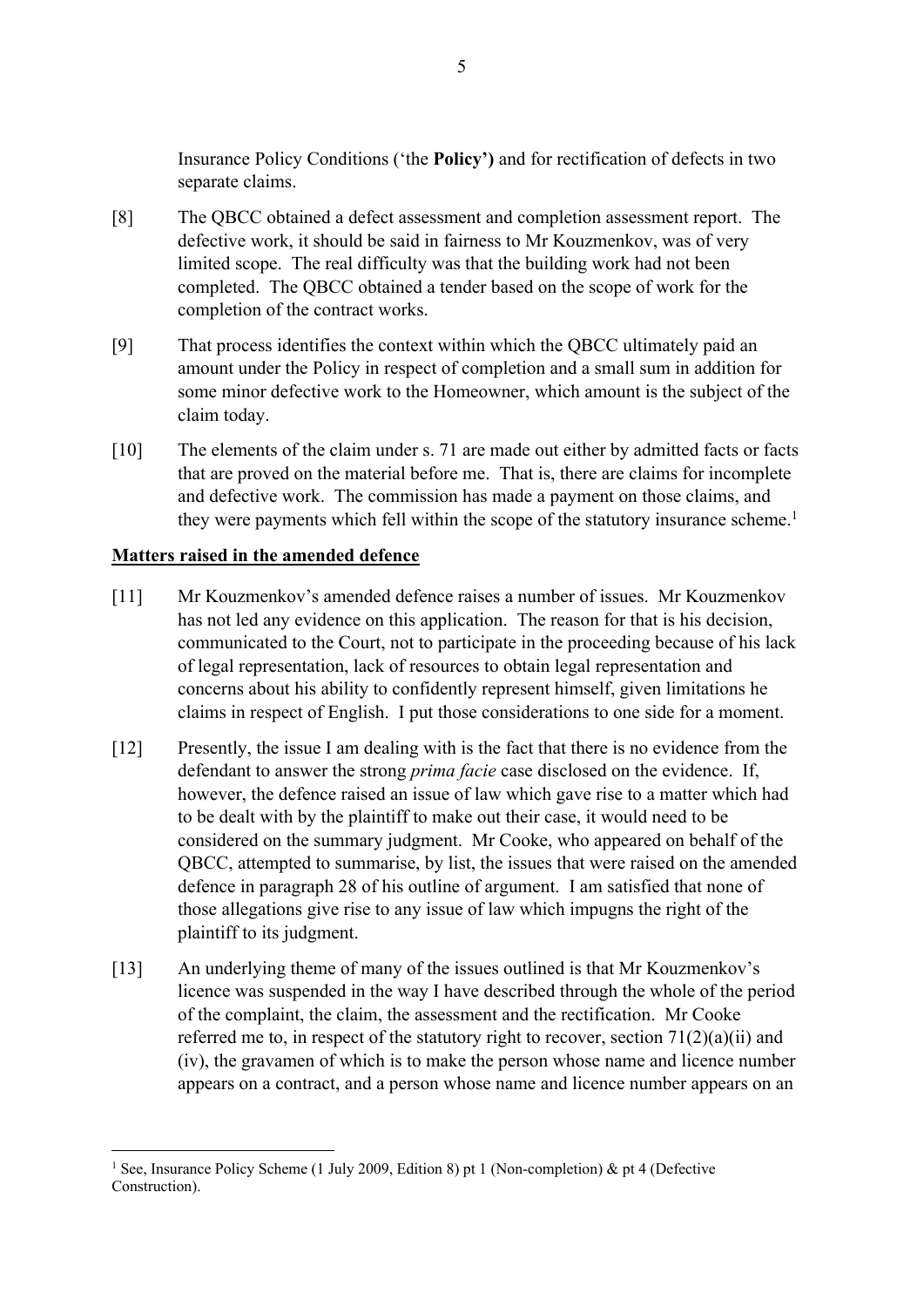insurance notification for the work, the person liable to the QBCC in a recovery action for the amount of a claim paid under the statutory insurance scheme.

- [14] That's the end of that argument in respect of the Act and, not surprisingly, the insurance policy conditions as well . These refer to, in respect of non-completion for example, a loss suffered by the insured in the event of the contractor failing to complete the contract for residential construction work, and defines "contractor", to mean the licenced contractor referred to in the certificate. Therefore, on the proper construction of the Act and the Policy, the liability attracting criterion is that the builder's name and licence number on the insurance notification and the contract, not that the builder still has a licence for the whole of the period of the work. It would be astounding if the situation under the Act and the Policy were any different. If it was, it would permit the avoidance of the effect of the Act simply by a builder surrendering the licence before a claim was finalised.
- [15] The other points made have no merit on the facts. For example, it is said that the building work was not primary insurable work under section 67WC of the Act. It is plain that it was primary insurable work in the form of work for the construction of a residential dwelling. Other points raised fail to grapple with the fundamental point that the QBCC advanced, which is that the deliberative process leading to the making of a payment on a claim under the statutory insurance scheme cannot be challenged in a claim under s. 71(1) but must be challenged administratively in the way I have already described.

### **Mr Kouzmenkov's adjournment application**

- [16] In the last couple of days my Chambers received an email from Mr Kouzmenkov in response to my Associate's enquiry to the parties to this application as to whether the matter it was proceeding. Mr Kouzmenkov makes a particular point of his assertion that he could not possibly be liable if he did not have his licence but, of course he could have retained somebody else to do the work. I have already explained why the fact of the suspension is irrelevant to the claim, on any view.
- [17] The balance of his submission could be characterised as either a submission there should be an adjournment of the proceeding until he can obtain legal representation, or perhaps adjournment of the application, or perhaps that it should be refused on the basis of rule 292(2)(b) of the *Uniform Civil Procedure Rules 1999*, being that there's a need for a trial of the claim, at least at this stage, because of the lack of legal representation.
- [18] Courts must be astute to ensure that unrepresented parties have a reasonable opportunity to be heard in proceedings. That can require the granting of adjournments in circumstances where otherwise the court might be reluctant to do so. On the other hand, the authorities are replete with warnings that represented parties are not to be deprived of any part of their legal rights just because the other side is self-represented.